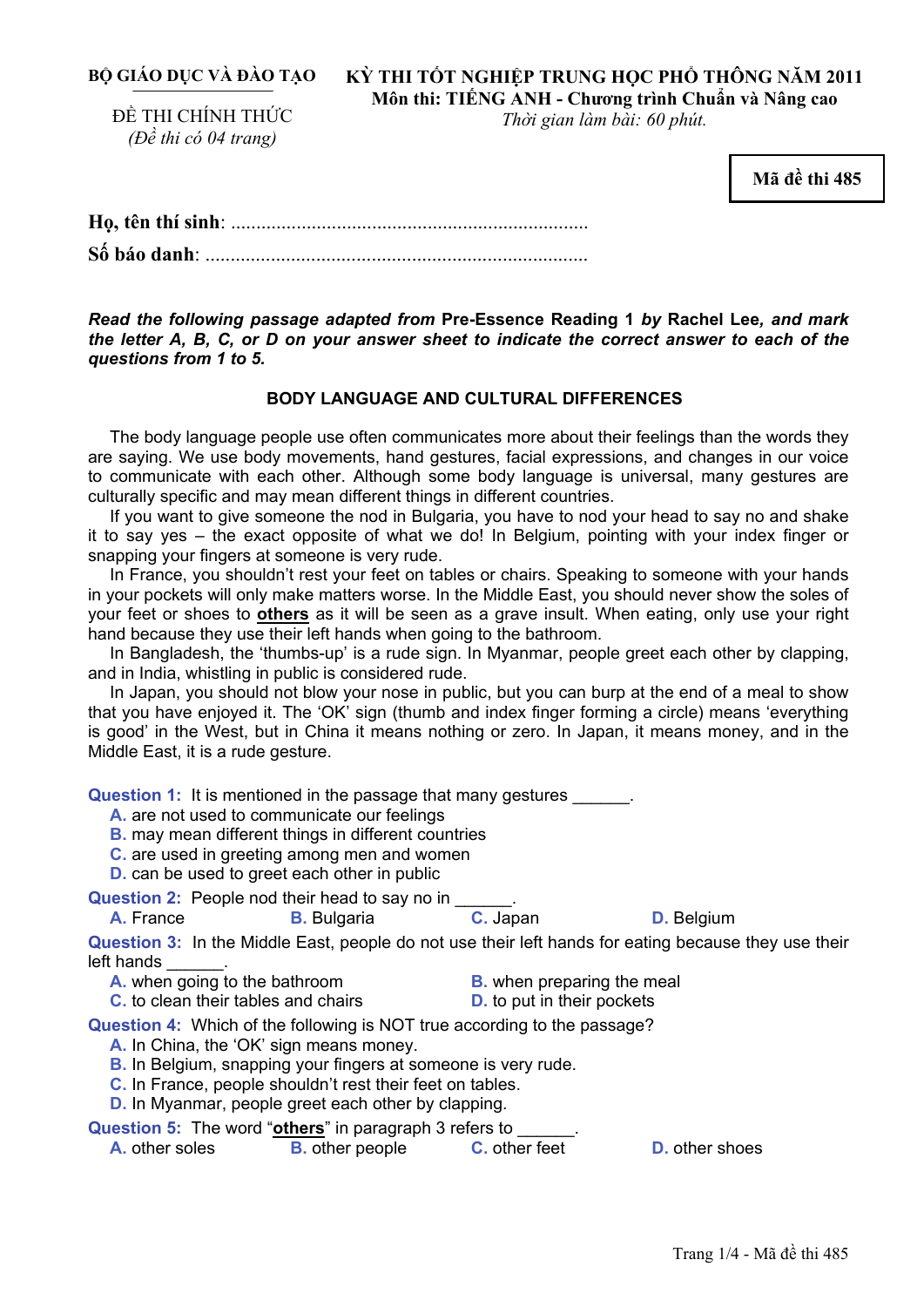| Mark the letter A, B, C, or D on your answer sheet to show the underlined part that needs<br>correction.                 |   |   |   |                                                                           |   |  |
|--------------------------------------------------------------------------------------------------------------------------|---|---|---|---------------------------------------------------------------------------|---|--|
| Question 6: On Saturday, I enjoy to go to the concert with my friends.                                                   |   |   |   |                                                                           |   |  |
| A                                                                                                                        | B | C | D |                                                                           |   |  |
| Question 7: Many species of wild animals would become extinction if people continued<br>А<br>to cut down forests.<br>D   |   |   |   |                                                                           |   |  |
| Question 8: Some bacteria are extremely harmful, but others are regular used in                                          |   |   |   |                                                                           |   |  |
|                                                                                                                          | B |   |   | С                                                                         |   |  |
| producing foods.                                                                                                         |   |   |   |                                                                           |   |  |
| D                                                                                                                        |   |   |   |                                                                           |   |  |
| Question 9: It is suggested that smoking should to be banned in pubs, restaurants,<br>and other public places.<br>D      |   |   |   |                                                                           |   |  |
| Question 10: Good scientists always cooperate with each others no matter what their                                      | A |   |   | C                                                                         | D |  |
| nationalities are.                                                                                                       |   |   |   |                                                                           |   |  |
| Mark the letter A, B, C, or D on your answer sheet to indicate the correct answer to each of<br>the following questions. |   |   |   |                                                                           |   |  |
| Question 11: If you didn't get rid of smoking,<br>A. your health will be affected<br>C. you will affect your health      |   |   |   | <b>B.</b> your health wouldn't affect<br>D. your health would be affected |   |  |
| <b>Question 12:</b> The restaurant is so badly managed                                                                   |   |   |   |                                                                           |   |  |
| A. that no one wants to eat there<br><b>C.</b> for anyone to eat there                                                   |   |   |   | <b>B.</b> that it wants to repair<br><b>D.</b> unless someone eats there  |   |  |
|                                                                                                                          |   |   |   |                                                                           |   |  |

*Mark the letter A, B, C, or D on your answer sheet to indicate the word whose underlined part is pronounced differently from that of the rest in each of the following questions.* 

| Question 13: A. message          | <b>B.</b> sausage        | C. teenage           | D. passage          |
|----------------------------------|--------------------------|----------------------|---------------------|
| <b>Question 14: A. describe</b>  | <b>B.</b> punish         | <b>C.</b> infectious | <b>D.</b> efficient |
| <b>Question 15: A. Christmas</b> | <b>B.</b> characteristic | C. chemical          | D. challenge        |

# *Mark the letter A, B, C, or D on your answer sheet to indicate the correct answer to each of the following questions.*

| Question 16: The 22 <sup>nd</sup> Southeast Asian Games were<br>2003.        |                       |                          | in Vietnam from $5th$ to 13 <sup>th</sup> December |  |  |
|------------------------------------------------------------------------------|-----------------------|--------------------------|----------------------------------------------------|--|--|
| A. held                                                                      | <b>B.</b> taken       | C. conducted             | <b>D.</b> carried                                  |  |  |
| <b>Question 17: This machine is</b><br>easy to install and cheap to operate. |                       |                          |                                                    |  |  |
| A. compare                                                                   | <b>B.</b> comparative | <b>C.</b> comparison     | <b>D.</b> comparatively                            |  |  |
| <b>Question 18: Each of us must take</b>                                     |                       | for our own actions.     |                                                    |  |  |
| A. probability                                                               | <b>B.</b> ability     | <b>C.</b> responsibility | <b>D.</b> possibility                              |  |  |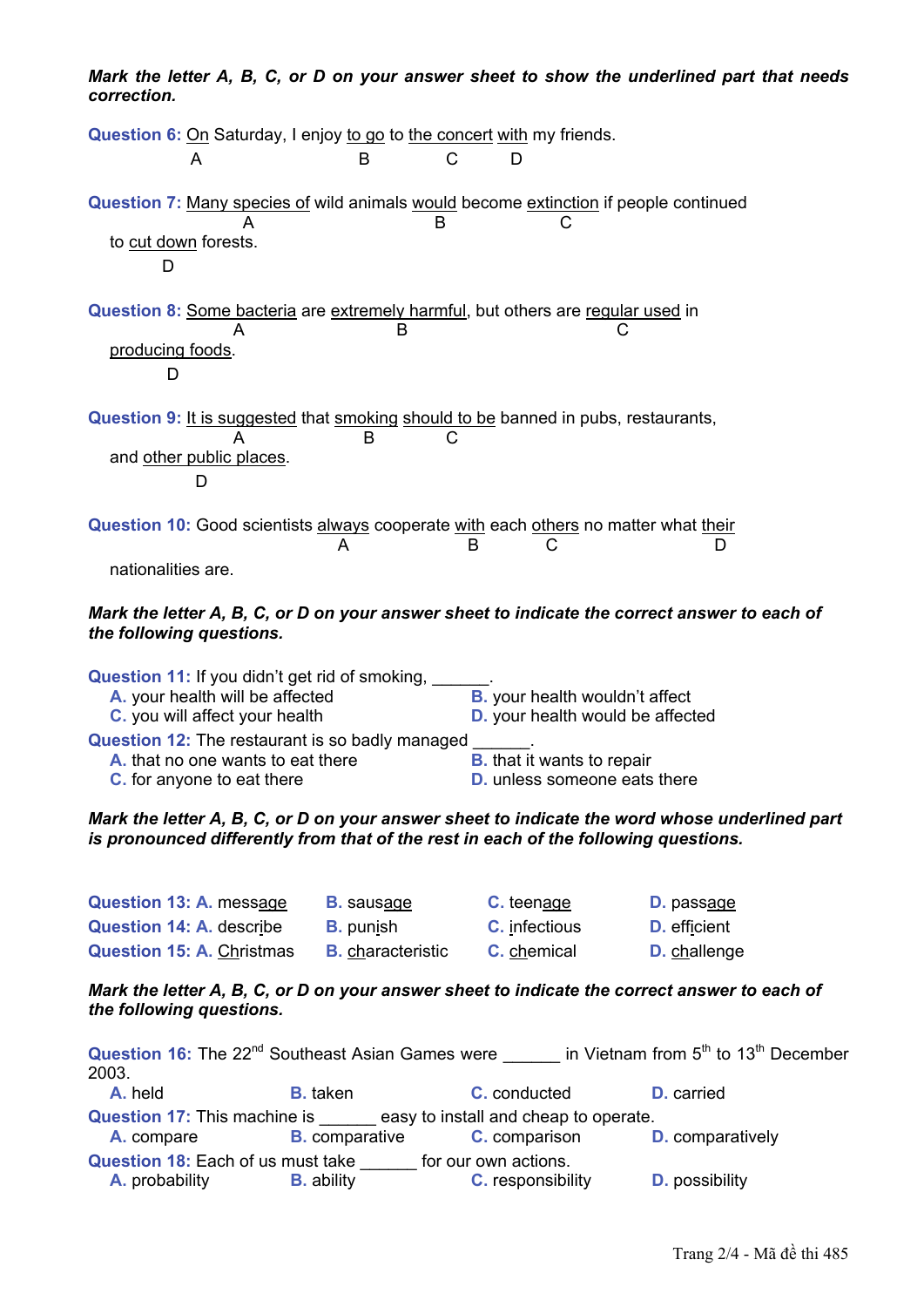**Question 19:** I am studying hard \_\_\_\_\_\_ get a place at a good university.<br>**A.** in order to **B.** so that **C.** so as **A.** in order to **B.** so that **C.** so as **D.** in order that **Question 20:** The gardener fertilizes his land to \_\_\_\_\_\_ it more productive. **A.** force **B.** do **C.** make **D.** help **Question 21:** Reading books is still one of \_\_\_\_\_\_ most popular forms of entertainment. **A.** the **B.** an **C.** any **D.** a **Question 22:** Last night, the train was delayed \_\_\_\_\_\_ the flood. **A.** because **B.** since **B.** since **C.** because of **D.** even though **Question 23:** Nowadays more and more women go out to work, and they become more than they used to. **A.** independent **B.** dependence **C.** independently **D.** dependent **Question 24: We first each other in London in 2006. A.** meet **B.** have met **C.** met **D.** had met **Question 25:** Phil: "I'd like to become a tour guide. What do you think I should do?" Leonie: "\_\_\_\_\_\_" **A.** I don't agree with you. **B.** Yes, a tour quide is a good job! **C.** I think you should practise spoken English. **D.** Shall we have a package tour this summer? **Question 26:** Sales were poor last month; \_\_\_\_\_\_, there has been an increase this month. **A.** moreover **B.** however **C.** otherwise **D.** because **Question 27:** A new study group has been set \_\_\_\_\_\_ by the government. **A.** away **B.** out **C.** down **D.** up **Question 28:** The salesman left a good \_\_\_\_\_\_ on his customers. **A.** idea **B.** expression **C.** belief **D.** impression **Question 29:** We will always \_\_\_\_\_\_ the wonderful winter holiday we had in Australia. **A. remind B. revise C. remember D. reflect Question 30:** She suggested \_\_\_\_\_\_ for a drink. **A.** going **B.** being gone **C.** go **D.** to go **Question 31:** All of our rain forests \_\_\_\_\_\_ unless we find some ways to stop people from cutting down trees. **A.** destroy **B.** were destroyed **C.** will destroy **D.** will be destroyed **Question 32:** They laughed a lot last night. The film \_\_\_\_\_\_ have been very funny. **A.** would **B.** must **C.** can **D.** ought **Question 33:** George: "In my opinion, action films are exciting." Frankie: "<sub>1</sub> **A.** You shouldn't have said that. **B.** There's no doubt about it. **C.** What an opinion! **D.** Yes. Congratulations! **Question 34:** Please remember to the lights as you leave the room. **A.** turn off **B.** go out **C.** get out **D.** set off **Question 35:** Two thieves \_\_\_\_\_\_ at a bus stop were arrested yesterday. **A.** having waited **B.** waiting **C.** were waiting **D.** wait **Question 36:** \_\_\_\_\_\_ his serious disease, he tried to finish writing his novel. **A.** Although **B.** In spite **C.** However **D.** Despite **Question 37:** Susan: "Can you do the cooking today?" Bill: " $\qquad$ ." **A.** I know that **B.** No, thank you **C.** Yes, please **D.** Oh, all right **Question 38:** The factory in \_\_\_\_\_\_ John works is the biggest in the town. **A.** when **B.** that **C.** where **D.** which **Question 39:** The longer he waited, \_\_\_\_\_\_ impatient he got. **A.** the better **B.** the more **C.** more **D.** better **Question 40:** He is very \_\_\_\_\_\_ because he is concerned only with his own interests and feelings. **A.** grateful **B.** helpful **C.** confident **D.** selfish